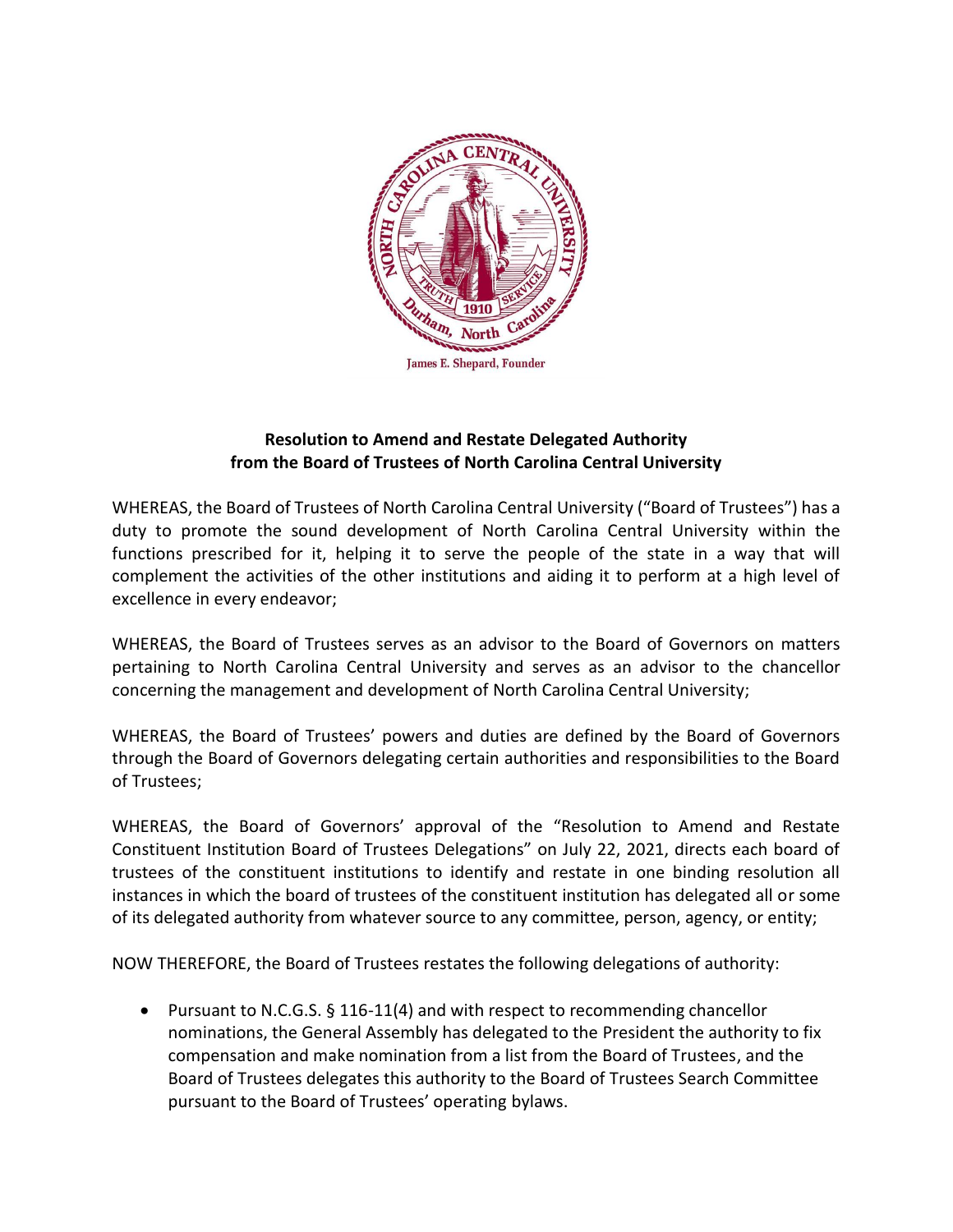- Pursuant to N.C.G.S. § 116-31.12, the Board of Governors has delegated to the Board of Trustees authority to acquire or dispose of real property by lease, and the Board of Trustees delegates this authority to the chancellor pursuant to the Board of Trustees operating bylaws. The chancellor has further delegated this authority to the General Counsel and Vice Chancellor for Administration and Finance, with a sub delegation to the Vice Chancellor for Facilities Management as outlined in Campus Policy 30.01.1 and Regulation 30.05.01 respectively.
- Pursuant to N.C.G.S. § 116-33.1, the Board of Trustees, if it provides access to its buildings, campus and the student information directory to persons or groups who make students aware of occupational or educational options, shall provide access on the same basis to official recruiting representatives of the military forces of the State and the United States, and the Board of Trustees delegates this authority to the chancellor pursuant to the Board of Trustees operating bylaws. The chancellor has further delegated this authority to the Vice Chancellor for Student Affairs pursuant to this Resolution.
- Pursuant to N.C.G.S. §116-36(a) and (c), UNC Policy Manual 600.2.1, and UNC Policy Manual 600.2.1.2(G), the Board of Trustees shall establish and maintain an endowment fund for the constituent institution and shall appoint an investment board to be known as "The Board of Trustees of the Endowment Fund of North Carolina Central University," and the Board of Trustees delegates this authority to the Board of Trustees of the Endowment Fund, who further delegates this authority to the Vice Chancellor for Administration and Finance as outlined in Campus Policy 30.04.1 and with a sub delegation to the Comptroller and as outlined in Campus Policy 30.02.1.
- Pursuant to N.C.G.S. §116-40.5, the Board of Trustees may establish a campus law enforcement agency, employ campus police officers, and enter joint agreements to extend law enforcement jurisdiction under specified circumstances, and the Board of Trustees delegates this authority to the chancellor as outlined in the Board of Trustees operating bylaws. The chancellor further delegates this authority to the Vice Chancellor for Administration and Finance, who further delegates the authority to the Chief of University Police pursuant to this resolution.
- Pursuant to N.C.G.S. §116-40.22(c), the Board of Trustees may recommend to the Board of Governors tuition and fees for program-specific and institution-specific needs at that institution without regard to whether an emergency situation exists and not inconsistent with the actions of the General Assembly, and the Board of Trustees delegates this authority to the chancellor as outlined in the Board of Trustees operating bylaws. The chancellor further delegates this authority to the Vice Chancellor for Administration and Finance as outlined in Campus Policy 30.02.1 and 30.02.2.
- Pursuant to N.C.G.S. §116-40.22(d), the Board of Trustees shall establish policies and rules governing the planning, acquisition, implementation, and delivery of information technology and telecommunications at the institution, and the Board of Trustees delegates this authority to the chancellor, as outlined in the Board of Trustees operating bylaws. The chancellor further delegates this authority to Chief Information Officer as outlined in Campus Policy 70.00.1 and 70.00.2.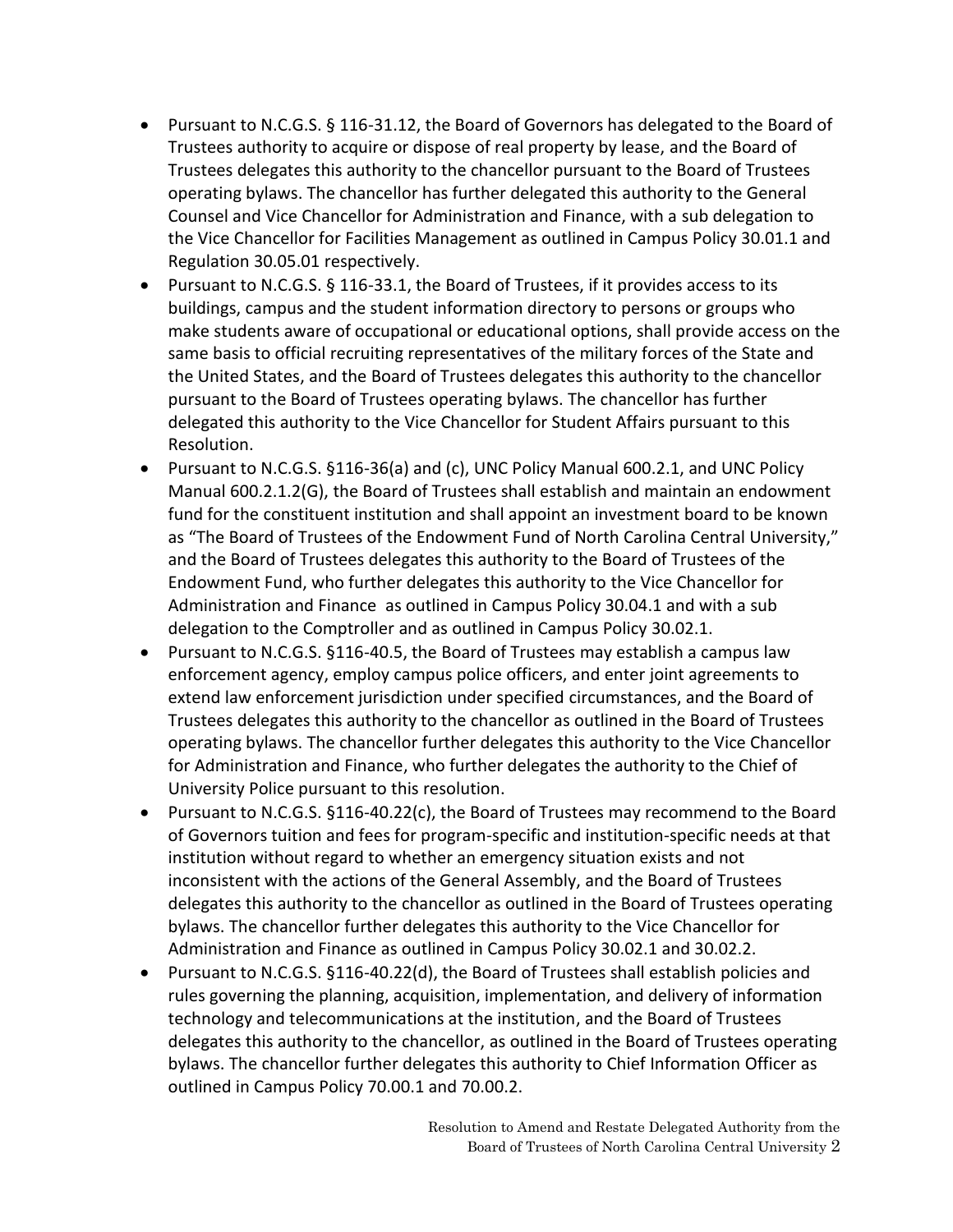- Pursuant to N.C.G.S. §116-41.15(c), the Board of Trustees shall establish its own Distinguished Professors Endowment Trust Fund, and shall maintain it pursuant to the provision of G.S. 116-36 to function as a depository for private contributions and for the State matching funds for the challenge grants, and the Board of Trustees delegates this authority to the Board of Trustees of the Endowment Fund, as outlined in the Board of Trustees operating bylaws. The Board of Trustees of the Endowment Fund further delegates this authority to the Vice Chancellor for Administration and Finance pursuant to Campus Policy 30.04.1 and 30.02.1.
- Pursuant to N.C.G.S. §116-41.17; 18, the Board of Trustees may recommend to the Board [of Governors], for its approval, the establishment of an endowed chair or chairs and develop procedures and rules for the designation and selection of Distinguished Professors, and the Board of Trustees delegates this authority to the Board of Trustees of the Endowment Fund, as outlined in the Board of Trustees operating bylaws. The Endowment Fund Board of Trustees further delegates this authority to the Vice Chancellor for Administration and Finance (who further delegates to the Comptroller) and the Provost as outlined in Campus Policy 30.04.1 and pursuant to this Resolution
- Pursuant to N.C.G.S. §116-44.4, the Board of Trustees may by ordinance oversee and regulate parking and traffic, and the Board of Trustees delegates this authority to the Board of Trustees Academic and Student Affairs Committee as outlined in the Board of Trustees operating bylaws. The Committee further delegates this authority to the Vice Chancellor for Administration and Finance, with a further delegation to the Chief of University Police, and to the Vice Chancellor for Student Affairs, with a sub delegation to the Directory of Transportation and Parking Services as outlined in Campus Policy 30.03.1 and pursuant to this resolution.
- Pursuant to N.C.G.S. §116-43(b), the Board of Trustees is authorized and empowered, in its discretion, to accept the obligation of the student or students together with such collateral or security as it may deem necessary and proper, if the student is unable to pay the cost of tuition and fees, and the Board of Trustees delegates this authority to the Board of Trustees Finance and Facilities Committee as outlined in the Board of Trustees operating bylaws. The Committee further delegates this authority to the Vice Chancellor for Administration and Finance pursuant to Campus Policy 30.02.2.
- Pursuant to N.C.G.S. §116-143.6(a), the Board of Trustees may consider as residents of North Carolina all persons who receive full scholarships, unless the scholarships are for athletics, to the institution from entities recognized by the institution and attend the institution as undergraduate students, and the Board of Trustees delegates this authority to the Board of Trustees Academic and Student Affairs Committee as outlined in the Board of Trustees operating bylaws. The Committee further delegates this authority to the Provost and Vice Chancellor for Academic Affairs with a sub delegation to the Director of Enrollment Management, pursuant to this Resolution and Campus Policy 10.03.1.
- Pursuant to N.C.G.S. §116-143.10, the Board of Trustees may increase the cumulative total of all undergraduate student fees approved by either the Board of Governors or the Board of Trustees by no more than three percent (3%) per academic year, and the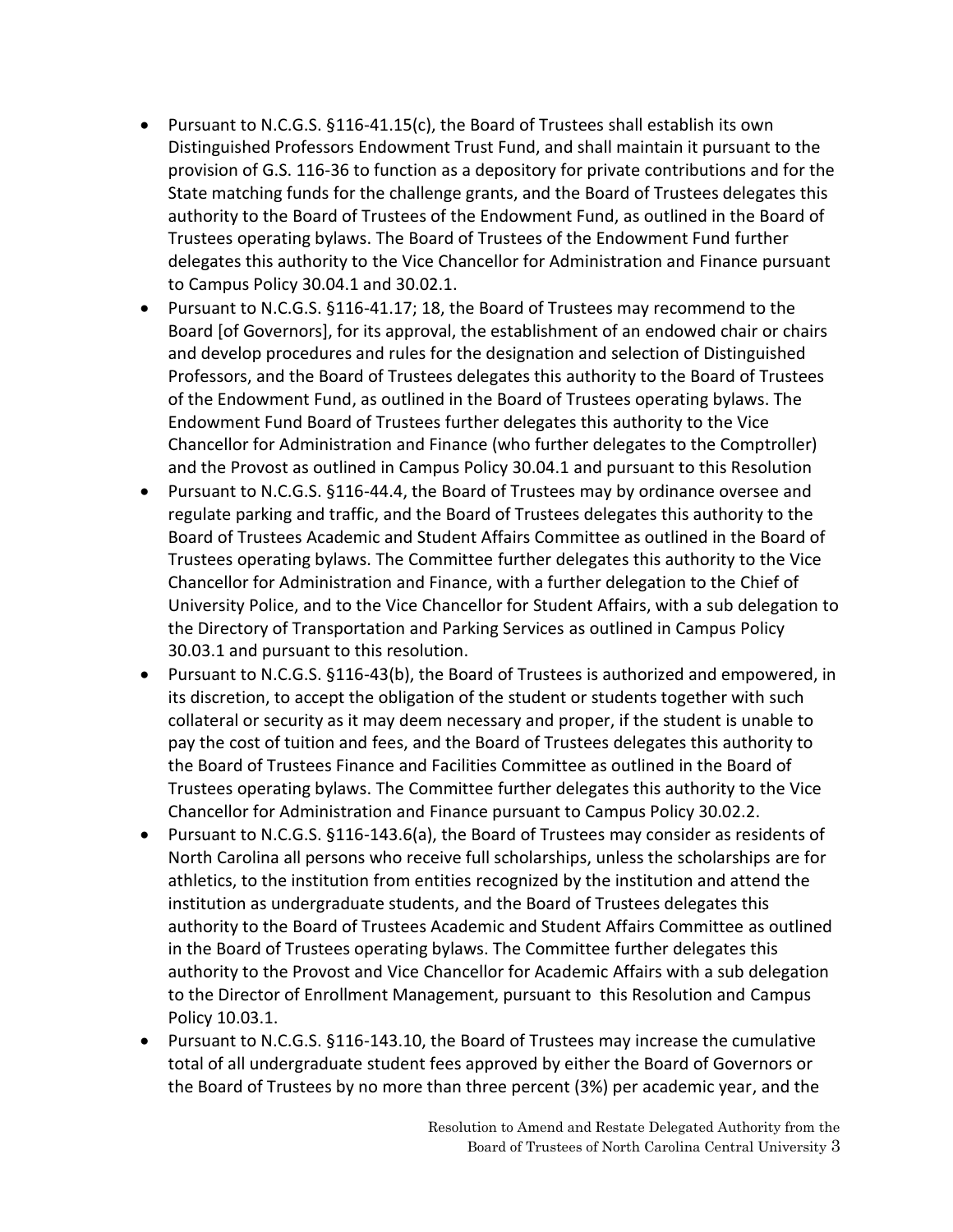Board of Trustees delegates this authority to the Board of Trustees Finance and Facilities Committee as outlined in the Board of Trustees operating bylaws. The Committee further delegates this authority to the Vice Chancellor for Administration and Finance as outlined in Campus Policy 30.02.1 and 30.02.2

- Pursuant to *The Code of the Board of Governors of the University of North Carolina §502D*, the Board of Trustees has been given the authority that where in a student conduct case, the sanction is suspension or expulsion, an appeal may be made to the Board of Trustees and no appeal to the president or Board of Governors is permitted. The Board of Trustees delegates this authority to Board of Trustees Academic and Student Affairs Committee as outlined in the Board of Trustees operating bylaws.
- Pursuant to *The Code of the Board of Governors of the University of North Carolina §602*, the Board of Trustees has been given the authority to adopt policies and regulations governing academic tenure and the Board of Trustees delegates this authority to the chancellor as outlined in the Board of Trustees operating bylaws. The chancellor has further delegated this authority to the Provost and Vice Chancellor for Academic Affairs and the General Counsel, and Academic Affairs' Faculty Committee on Reappointment, Promotion and Tenure, as outlined in the Board of Trustees operating bylaws and in the NCCU Faculty Handbook, respectively.
- Pursuant to *The Code of the Board of Governors of the University of North Carolina, Appendix I, §I(A)(2),* and with respect to Academic and Administrative Personnel, the Board of Trustees may promote in rank a faculty member with permanent tenure, upon the recommendation of the chancellor, and without approval by the Board of Governors. The Board of Trustees delegates this authority to its Executive and Personnel Committee as outlined in operating bylaws.
- Pursuant to *The Code of the Board of Governors of the University of North Carolina, Appendix I, §I(C)*, the Board of Trustees may adopt personnel policies not otherwise prescribed by state law, the University Code, or policies of the Board of Governors, for personnel in all categories of university employment, and the Board of Trustees delegates this authority to the chancellor as outlined in the Board of Trustees operating bylaws. The Board of Trustees has further delegated this authority to the Executive and Personnel Committee of the Board of Trustees as outlined in the Board of Trustees operating bylaws. The Committee has further delegated this authority to the chancellor who has further delegated the authority to the Provost and Vice Chancellor for Academic Affairs and the General Counsel, as outlined in the Board of Trustees operating bylaws.
- Pursuant to *The Code of the Board of Governors of the University of North Carolina , Appendix I, §I(D)*, the Board of Trustees, in the event of a vacancy in the chancellorship, shall establish, in consultation with the president, a search committee and recommend an unranked slate of no fewer than two candidates for consideration by the president in designating a nominee for the chancellorship for approval by the Board of Governors, and the Board of Trustees delegates this authority to the Board of Trustees Executive and Personnel Committee as outlined in the Board of Trustees operating bylaws. The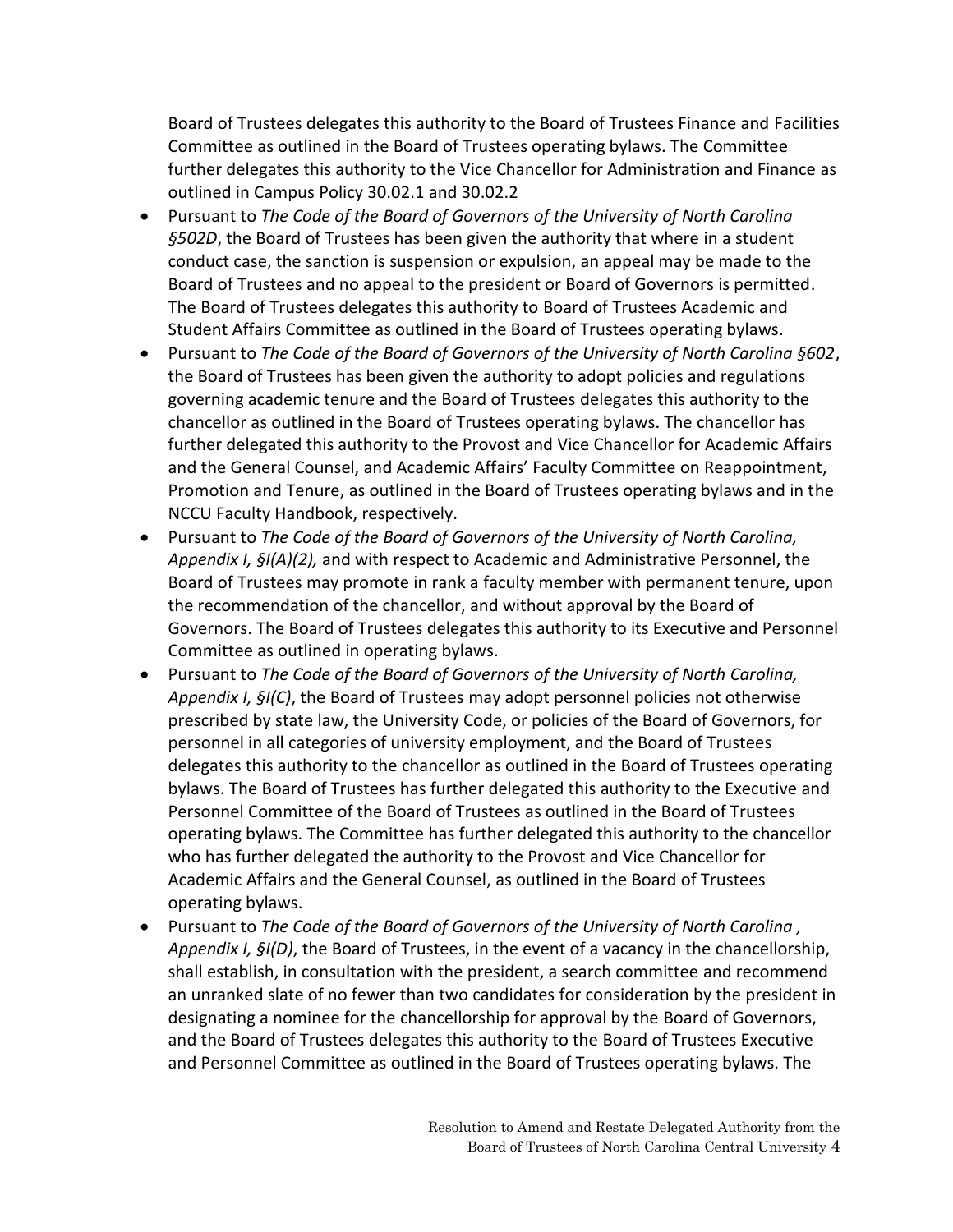Committee further delegates this to the Board of Trustees Chancellor Search Committee, as outlined in the Board of Trustees operating bylaws.

- Pursuant to *The Code of the Board of Governors of the University of North Carolina, Appendix I, §II*, the Board of Trustees shall be responsible for ensuring the institution's compliance with the educational, research, and public service roles assigned to it, and the Board of Trustees delegates this authority to the Academic and Student Affairs Committee of the Board of Trustees as outlined in the Board of Trustees operating bylaws. The Committee has further delegated this authority to the chancellor, as outlined in the Board of Trustees operating bylaws.
- Pursuant to *The Code of the Board of Governors of the University of North Carolina , Appendix I, §III*, the Board of Trustees, subject to the Board of Governors, shall determine whether an individual student shall be entitled to receipt of a particular degree and what grade a student will be assigned in a particular course, and the Board of Trustees delegates this authority to the Academic and Student Affairs Committee of the Board of Trustees as outlined in the Board of Trustees operating bylaws. The Committee has further delegated this authority to the chancellor, as outlined in the Board of Trustees operating bylaws. The chancellor has further delegated the authority to the Provost and Vice Chancellor for Academic Affairs.
- Pursuant to *The Code of the Board of Governors of the University of North Carolina , Appendix I, §IV*, the Board of Trustees shall be responsible for approving the names of all individuals on whom it is proposed that an honorary degree or other honorary or memorial distinction be conferred by the institution, and the Board of Trustees delegates this authority to the Governance, Academic and Student Affairs, and Executive/Personnel Committees of the Board of Trustees as outlined in the Board of Trustees operating bylaws.
- Pursuant to *The Code of the Board of Governors of the University of North Carolina, Appendix I, §V*, the Board of Trustees shall advise the chancellor with respect to the development of budget estimates for the institution and with respect to the execution and administration of the budget, and the Board of Trustees delegates this authority to the Finance and Facilities Committee of the Board of Trustees as outlined in the Board of Trustees operating bylaws. The Committee further delegates this authority to the Vice Chancellor for Administration and Finance as outlined in Campus Policy 30.02.1.
- Pursuant to *The Code of the Board of Governors of the University of North Carolina , Appendix I, §VI*, the Board of Trustees shall be responsible for all legal requirements relative to the construction of state-owned buildings; for the preparation of a master plan for the physical development of the institution; and for adhering to the enumerated requirements with regard to acquisition and disposition, and the Board of Trustees delegates this authority to the Finance and Facilities Committee of the Board of Trustees as outlined in the Board of Trustees operating bylaws. The Committee further delegates this authority to the chancellor as outlined in Board of Trustees operating bylaws and the chancellor further delegates this authority to the Vice Chancellor for Administration and Finance, with a sub delegation to the Director of Facilities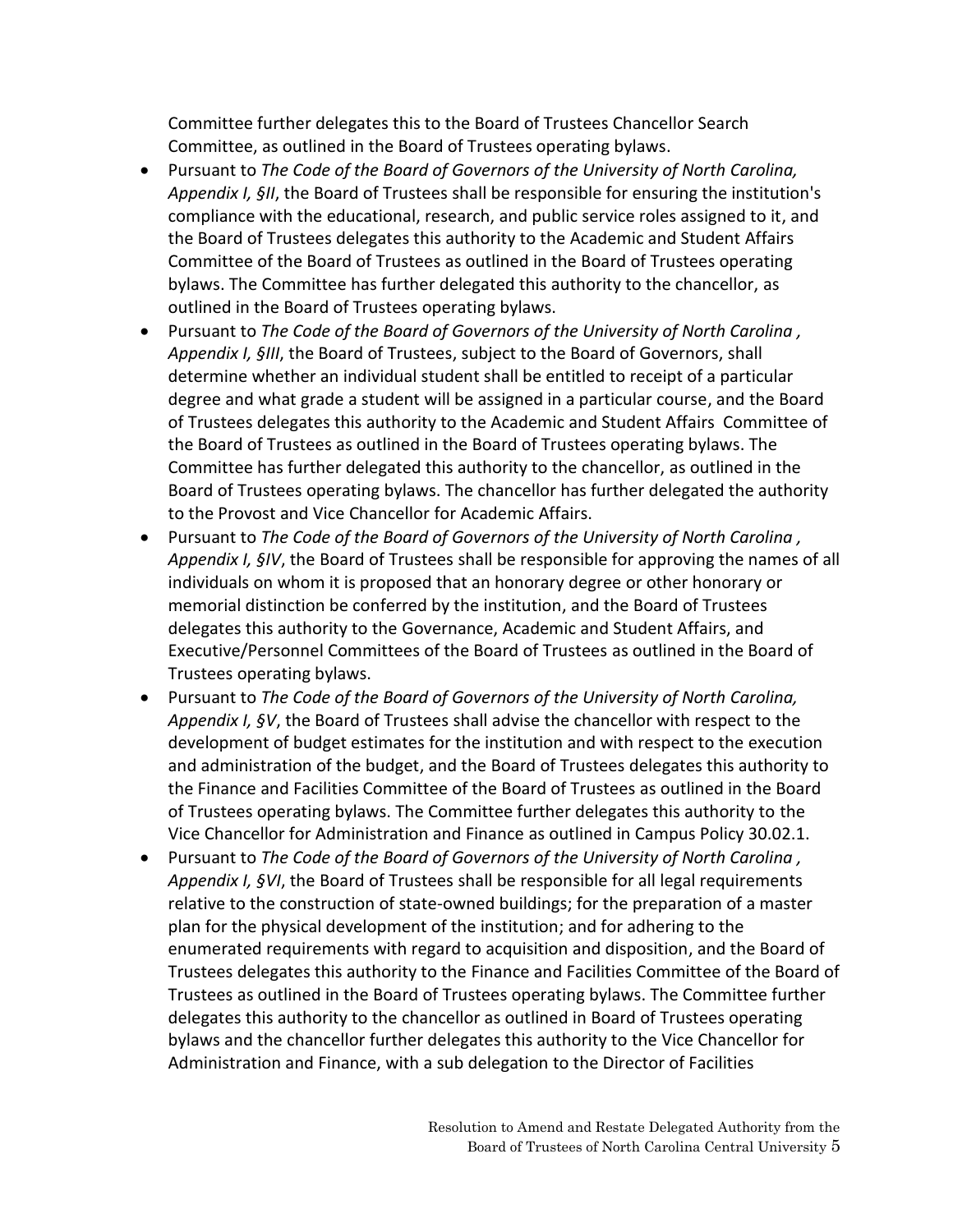Management, as outlined in Campus Regulations 30.01.06, 30.05.2, 30.05.1, Campus Policy 30.01.1, and pursuant to this Resolution.

- Pursuant to *The Code of the Board of Governors of the University of North Carolina, Appendix I, §VI*, the Board of Trustees shall be responsible for all legal requirements relative to the construction of state-owned buildings and for the preparation of a master plan for the physical development of the institution, and the Board of Trustees delegates this authority to the Finance and Facilities Committee of the Board of Trustees as outlined in the Board of Trustees operating bylaws. The Committee further delegates this authority to the chancellor as outlined in Board of Trustees operating bylaws and the chancellor further delegates this authority to the General Counsel and the Vice Chancellor for Administration and Finance, with further delegation to the Director of Facilities Management pursuant to Campus Regulations 30.01.06, 30.05.2 and this Resolution.
- Pursuant to *The Code of the Board of Governors of the University of North Carolina , Appendix I, §VII*, the Board of Trustees shall be responsible for the preservation, maintenance, and management of all properties, both real and personal, funds and other things of value which, either separately or in combination, constitute all or any part of the authorized endowment or trust funds, and the Board of Trustees delegates this authority to the Board of Trustees of the Endowment Fund as outlined in the Board of Trustees operating bylaws. The Endowment Fund Board further delegates this authority to the Vice Chancellor for Administration and Finance, who further delegates this authority to the Comptroller pursuant to Campus Policy 30.04.1.
- Pursuant to *The Code of the Board of Governors of the University of North Carolina, Appendix I, §VIII*, the Board of Trustees shall establish admissions policies and resolve individual admission questions for all schools and divisions within the institution, with no appeals going beyond the Board of Trustees, and the Board of Trustees delegates this authority to the Board of Trustees Academic and Student Affairs Committee as outlined in the Board of Trustees operating bylaws. The Committee further delegates this authority to the Provost and Vice Chancellor for Academic Affairs as outlined in this resolution.
- Pursuant to *The Code of the Board of Governors of the University of North Carolina, Appendix I, §IX*, the Board of Trustees shall cause to be collected from each student, at the beginning of each semester, quarter, or term, such tuition, fees, and other amounts necessary to pay other expenses for the term; shall require the payment of advanced deposits, and non-refundable application fees, and shall establish regulations concerning the acceptance of obligations of students (including collateral and security in lieu of cash and in payment of tuition and fees), and the Board of Trustees delegates this authority to the Board of Trustees Finance and Facilities Committee as outlined in the Board of Trustees operating bylaws. The Committee further delegates this authority to the chancellor as outlined in the Board of Trustees operating bylaws and the chancellor further delegates this authority to the Vice Chancellor for Administration and Finance as outlined in Campus Policy 30.02.2.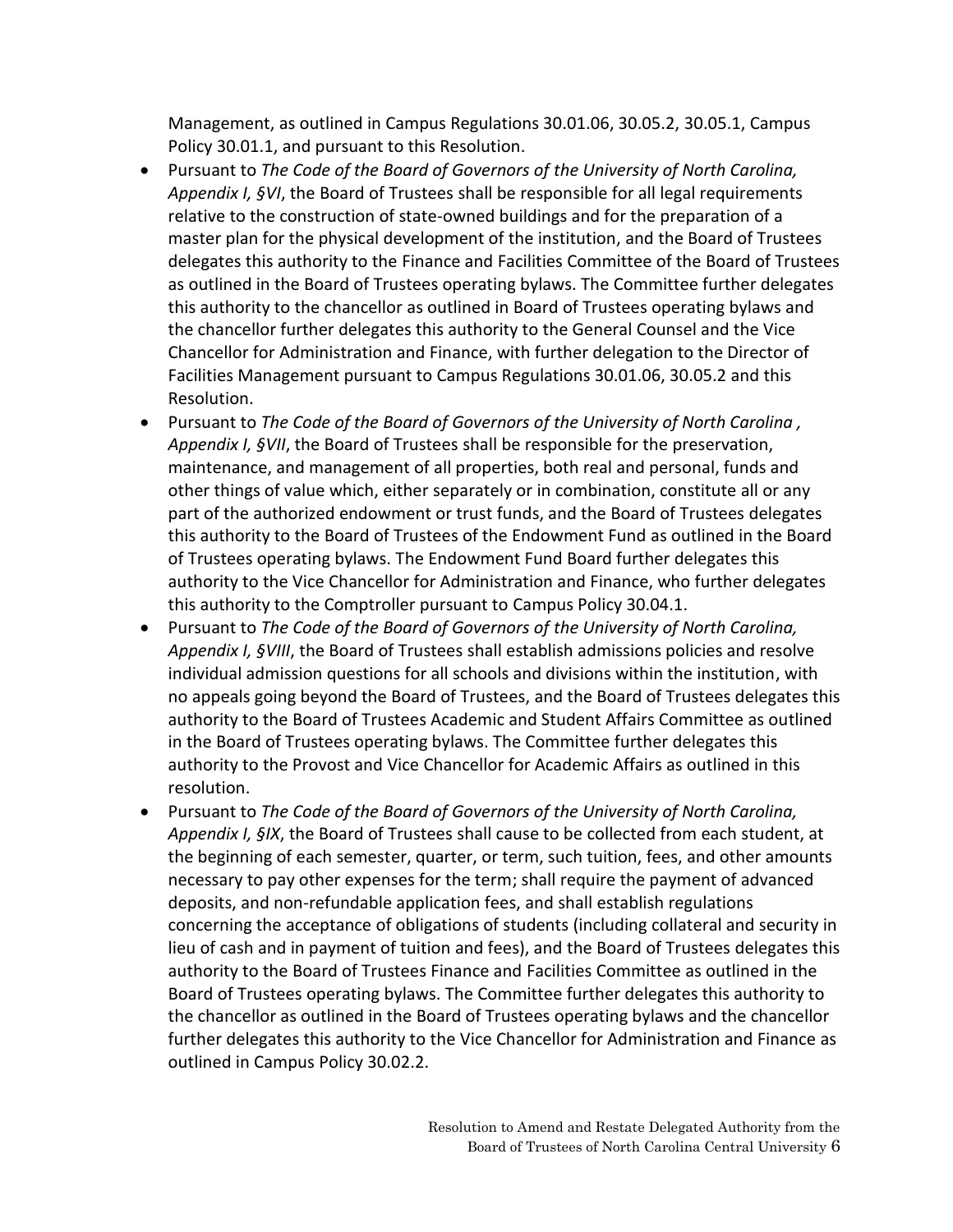- Pursuant to *The Code of the Board of Governors of the University of North Carolina , Appendix I, §IX*, the Board of Trustees shall recommend to the President amounts to be charged at the constituent institution for application, athletics, health services, student activities, educational and technology, retirement of debt incurred for capital improvements projects and the Board of Trustees delegates this authority to the Board of Trustees Finance and Facilities and Academic and Student Affairs Committees as outlined in operating bylaws. The Committees further delegate this authority to the Vice Chancellor for Administration and Finance pursuant to Campus Policy 30.02.2.
- Pursuant to *The Code of the Board of Governors of the University of North Carolina , Appendix I, §X*, the Board of Trustees shall ensure that all scholarships and other forms of financial aid to students which are limited in their application to or are supported from sources generated by an individual campus shall be administered by the constituent institution pursuant to such regulations as prescribed by the Board of Governors and the Board delegates this authority to the Academic and Student Affairs Committee as outlined in operating bylaws. The Committee then delegates this authority to the chancellor by operating bylaws who then further delegates to the Provost and Vice Chancellor for Academic Affairs pursuant to this resolution.
- Pursuant to *The Code of the Board of Governors of the University of North Carolina, Appendix I, §XI*, the Board of Trustees shall determine student services and delegates this authority to the Academic and Student Affairs, Advancement and External Affairs, and Athletics Committees and the chancellor as outlined in operating bylaws. The Committees further delegate this authority to the Vice Chancellor for Administration and Finance pursuant to Campus Policy 30.02.2.
- Pursuant to *The Code of the Board of Governors of the University of North Carolina, Appendix I, §XII*, the chancellor shall be responsible for the regulation and approval of organized, institutionally recognized student activities, the definition of roles and functions of any institutionally recognized system of student self-government and student participation in the governance of any aspect of the institutional programs and services. The chancellor further delegates this authority to the Vice Chancellor for Student Affairs pursuant to this resolution.
- Pursuant to *The Code of the Board of Governors of the University of North Carolina, Appendix I, §XIII*, the chancellor shall be responsible for the establishment and supervision of the institution's program of intercollegiate athletics and the chancellor delegates this responsibility to the Director of Athletics as outlined in Campus Policy 60.00.3.
- Pursuant to *The Code of the Board of Governors of the University of North Carolina, Appendix I, §XV*, the chancellor shall be responsible for the maintenance of campus security and the chancellor delegates this responsibility to the Vice Chancellor for Administration and Finance, who further delegates authority to the Chief of University Policy pursuant to this resolution and as outlined in Campus Policy 30.03.1.
- Pursuant to *The Code of the Board of Governors of the University of North Carolina, Appendix I, §XVI*, the Board of Trustees shall have authority and responsibility for the adoption of policies regarding the control of campus power plants, water and sewer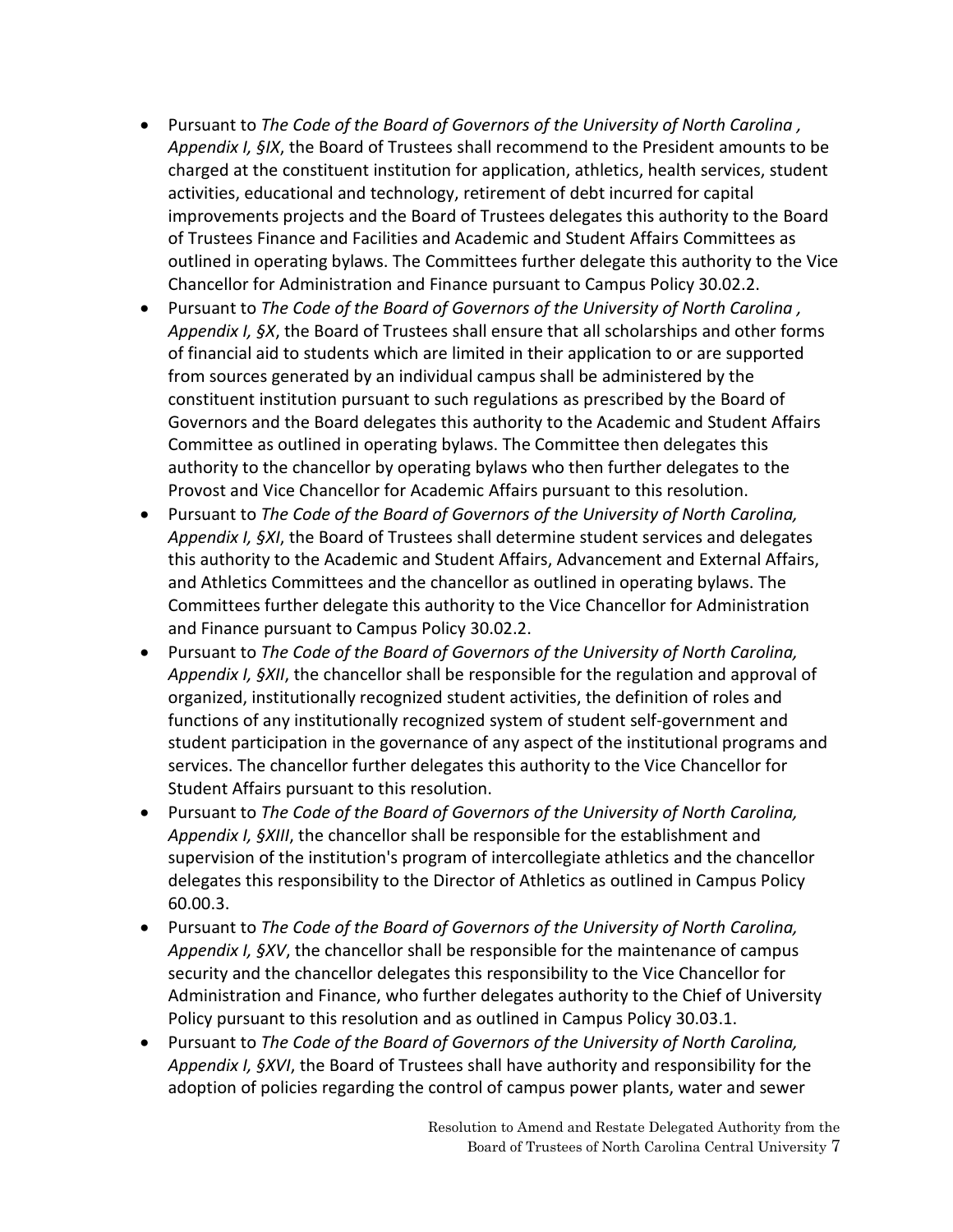systems, and other utilities and facilities, and has delegated this authority to the Board of Trustees Finance and Facilities Committee by operating by laws. The Committee has further delegated this authority to the Vice Chancellor for Administration and Finance pursuant to this resolution.

- Pursuant to the UNC Policy Manual 200.4(IV), the Board of Trustees has been delegated the power to execute the following personnel actions duties regarding the assessment process for the chancellor and the Board of Trustees delegates this authority to the Board of Trustees Executive/Personnel Committee pursuant to the Board of Trustees operating bylaws.
- Pursuant to the UNC Policy Manual 200.4.2(G), the Board of Trustees has the responsibility to comply with the guidance with respect to the fourth year comprehensive performance review of the chancellor and the Board of Trustees has delegated this authority to the Board of Trustees Executive/Personnel Committee as outlined in operating bylaws.
- Pursuant to the UNC Policy Manual 200.8, the Board of Trustees has the responsibility to comply with the guidance with respect to the fourth year comprehensive performance review of the chancellor and the Board of Trustees has delegated this authority to the Board of Trustees Executive/Personnel Committee as outlined in operating bylaws.
- Pursuant to the UNC Policy Manual 200.8, the Board of Trustees has the responsibility to comply with the guidance with respect to the policy on chancellor searches and elections and the Board of Trustees has delegated this authority to the Board of Trustees Search Committee as outlined in operating bylaws.
- Pursuant to the UNC Policy Manual 300.1.1 (III), the Board of Trustees must comply with the guidance with respect to appointments and compensation for senior academic and administrative officers and the Board of Trustees has delegated this authority to the Board of Trustees Executive/Personnel Committee as outlined in operating bylaws. The Committee has further delegated this authority to the chancellor pursuant to operating bylaws and the chancellor has further delegated this responsibility to the Chief Human Resources Officer pursuant to this resolution.
- Pursuant to the UNC Policy Manual 300.1.2, and with respect to the evaluation of positions for designation as senior academic and administrative officer, the authority to make appointments and determine salaries should be delegated to the chancellor and the Board of Trustees. The Board of Trustees further delegates this authority to the Executive and Personnel Committee pursuant to operating bylaws who then delegates to the Chief Human Resources Officer pursuant to this Resolution.
- Pursuant to the UNC Policy Manual 300.1.6, every Board of Trustees must establish a policy governing separation and/or retreat of administrators and Board of Trustees delegates this authority to the Executive and Personnel Committee pursuant to operating bylaws. The Committee further delegates that authority to the chancellor pursuant to this resolution.
- Pursuant to the UNC Policy Manual 300.2.1, every Board of Trustees shall adopt policies for exempt employees and the Board of Trustees delegates this authority to the Executive and Personnel Committee pursuant to operating bylaws. The Committee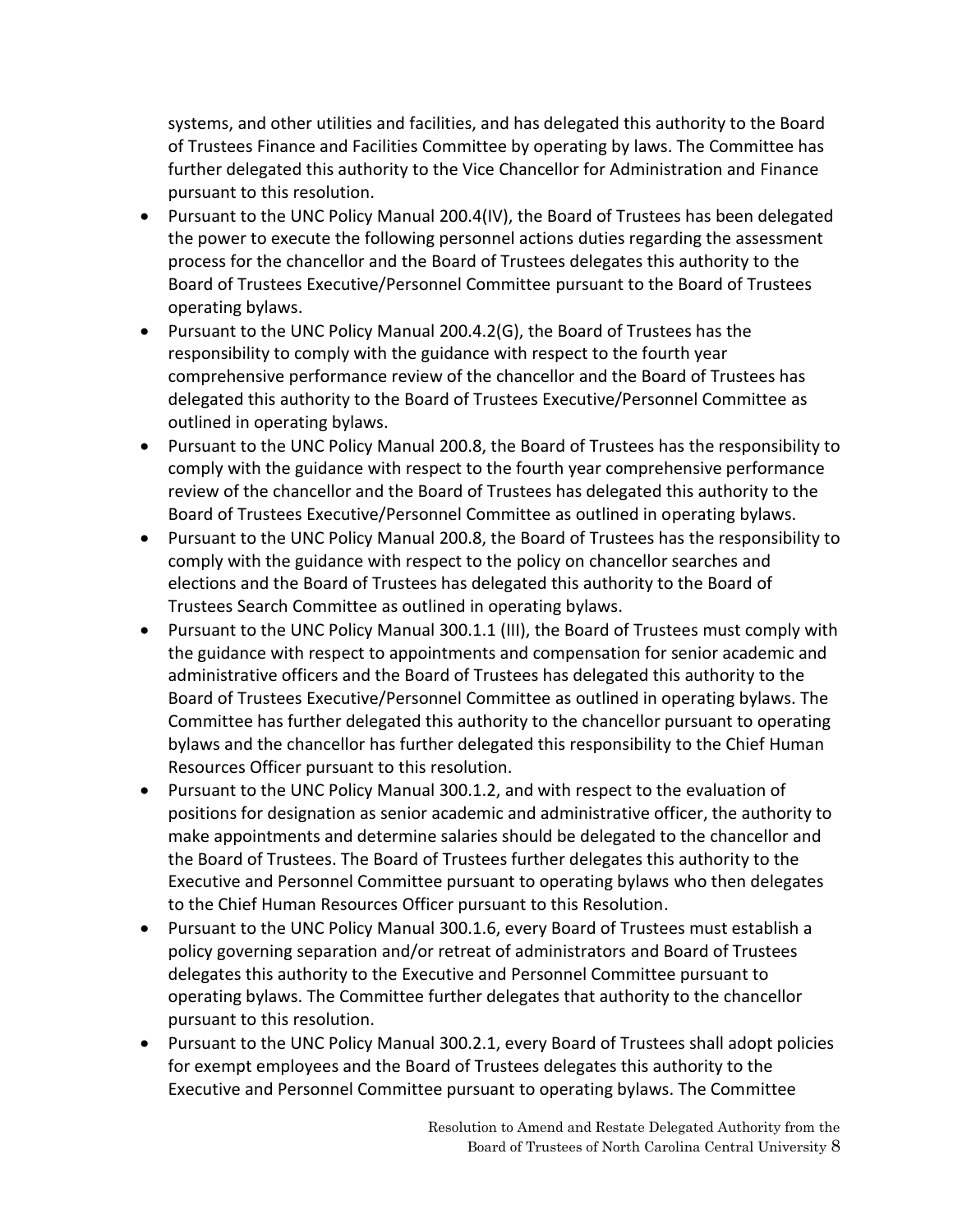further delegates this authority to the Chief Human Resources Officer pursuant to Campus Policy 80.06.2.

- Pursuant to the UNC Policy Manual 300.5.1, every Board of Trustees shall adopt policies governing political activities of employees and the Board of Trustees delegates this authority to the Governance Committee pursuant to operating bylaws. The Committee further delegates this authority to the General Counsel by Campus Policy 01.04.1.
- Pursuant to the UNC Policy Manual 300.8.3., the institutional safety and health director shall be responsible for preparing a campus safety and health plan and sharing it with the Board of Trustees annually. The Board of Trustees delegates oversight and compliance with this requirement to its Finance and Facilities Committee. The Committee further delegates this authority to the Vice Chancellor for Administration and Finance who further delegates to the Director of Environmental Health and Safety by this resolution.
- Pursuant to the UNC Policy Manual 400.1.5(R) and with respect to an institution's regulation regarding fostering undergraduate student success, an exception can be approved by an institution's Board of Trustees, who delegates this authority to the chancellor pursuant to operating bylaws. The chancellor further delegates to the Provost and Vice Chancellor for Academic Affairs, who further delegates to the Registrar pursuant to this resolution and Campus Regulation 10.05.2.
- Pursuant to the UNC Policy Manual 500.2 and with respect to an institution's patent and copyright policies, the Board of Trustees delegates its authority to the Board of Trustees Academic and Student Affairs Committee by operating bylaws. The Committee further delegates the authority to the Provost and Vice Chancellor for Academic Affairs, who further delegates to the Associate Provost for the Division of Sponsored Research and Programs pursuant to this resolution and Campus Policy 50.01.1.
- **•** Pursuant to the UNC Policy Manual 600.1.1. (II)(A)(1), and (B)(2), and regarding policies on design, construction, and financing of capital improvement projects, the Board of Trustees delegates authority to the Board of Trustees Finance and Facilities Committee by operating bylaws. The Committee further delegates authority to the Vice Chancellor for Administration and Finance who further delegates to the Director of Facilities Management pursuant to Campus Policies 30.01.6 and 30.05.2 and this resolution.
- Pursuant to the UNC Policy Manual 600.1.1.1(G) and regarding authority and responsibility for execution of construction contracts delegated to the chancellor, this authority has been further delegated to various vice chancellors and directors pursuant to Campus Regulations 01.03.1, 30.01.7, and 30.06.8.
- Pursuant to the UNC Policy Manual 600.1.1.1(G) and regarding authority and responsibility for execution of construction contracts delegated to the chancellor, this authority has been further delegated to several campus officials, as well as the Director of Facilities Management and the Director of Purchasing, pursuant to Campus Regulations 01.03.1 and 30.01.7, and 30.06.8.
- Pursuant to the UNC Policy Manual 600.1.3(II)(B), (II)(C), and (III)(B), and with respect to policies on authority for real property transactions, authority has been delegated to the Board of Trustees Finance and Facilities Committee by operating bylaws. The Committee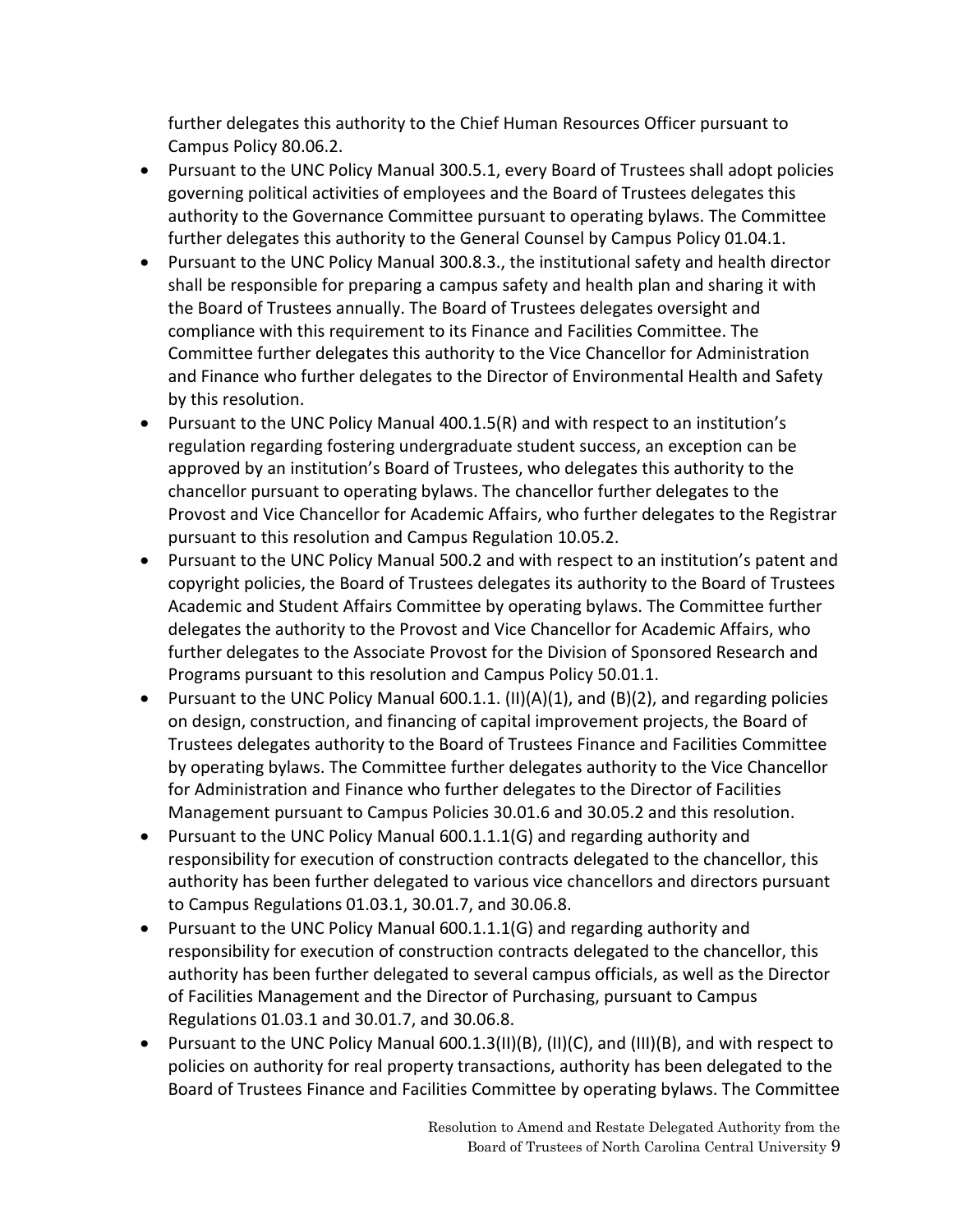further delegates this authority to the chancellor by operating bylaws and to the General Counsel and Director of Facilities Management pursuant to Campus Policies 30.01.1 and 30.05.1.

- Pursuant to the UNC Policy Manual 600.2.1 and with respect to endowment funds, the Board of Trustees delegates this authority to the Board of Trustees of the Endowment Fund, who further delegates this authority to the Vice Chancellor for Administration and Finance and the Vice Chancellor for Administration and Finance pursuant to Campus Policy 30.04.1 and 30.02.1.
- Pursuant to the UNC Policy Manual 600.2.3 and with respect to an endowment trust fund for distinguished professors, the Board of Trustees delegates this authority to the Board of Trustees Executive/Personnel and Advancement and External Affairs Committees. The Committees further delegate this authority to the Vice Chancellor for Institutional Advancement and the Vice Chancellor for Administration and Finance as outlined in Campus Policy 20.00.1 and 30.04.1.
- Pursuant to the UNC Policy Manual 700.1.1.1(R) and a regulation on Minimum Eligibility Requirements for Undergraduate Admission for the University of North Carolina System, the Board of Trustees delegates this authority to the chancellor pursuant to operating bylaws and the chancellor further delegates this authority to the Provost and Vice Chancellor for Academic Affairs, who further delegates to the Director of Enrollment Management pursuant to this resolution.
- Pursuant to the UNC Policy Manual 700.1.1.2(R) and regarding a regulation on Transfer Student Admission, the Board of Trustees delegates this authority to the chancellor pursuant to operating bylaws and the chancellor further delegates this authority to The Provost and Vice Chancellor for Academic Affairs, who further delegates to the Director of Enrollment Management pursuant to Campus Regulation 10.01.7 and this resolution.
- Pursuant to the UNC Policy Manual 900.1. (G) and regarding a guideline on the Residence Status of Students Receiving Full Scholarships, the Board of Trustees delegates this authority to the chancellor by operating bylaws and the chancellor further delegates this authority to the Provost and Vice Chancellor for Academic Affairs pursuant to this resolution.
- Pursuant to the UNC Policy Manual 1300.1 and regarding a policy on illegal drugs, the Board of Trustees delegates this authority to the Academic and Student Affairs Committee by operating bylaws and the Committee further delegates this authority to the Vice Chancellor for Student Affairs pursuant to Campus Policy 40.01.1.
- Pursuant to the UNC Policy Manual 1400.1 and 1400.2 and with respect to Information Security and Information Security Governance, the Board of Trustees delegates this authority to the chancellor pursuant to operating bylaws and the chancellor further delegates this authority to the Chief Information Officer pursuant to Campus Policy 70.00.1 and 70.00.2.

Without limitations, all delegations of authority from the Board of Trustees (including authority to further delegate such authority) expressly indicated in NCCU's Master Delegated Authority Table is hereby incorporated by reference as though fully set forth as Exhibit A to this Resolution.